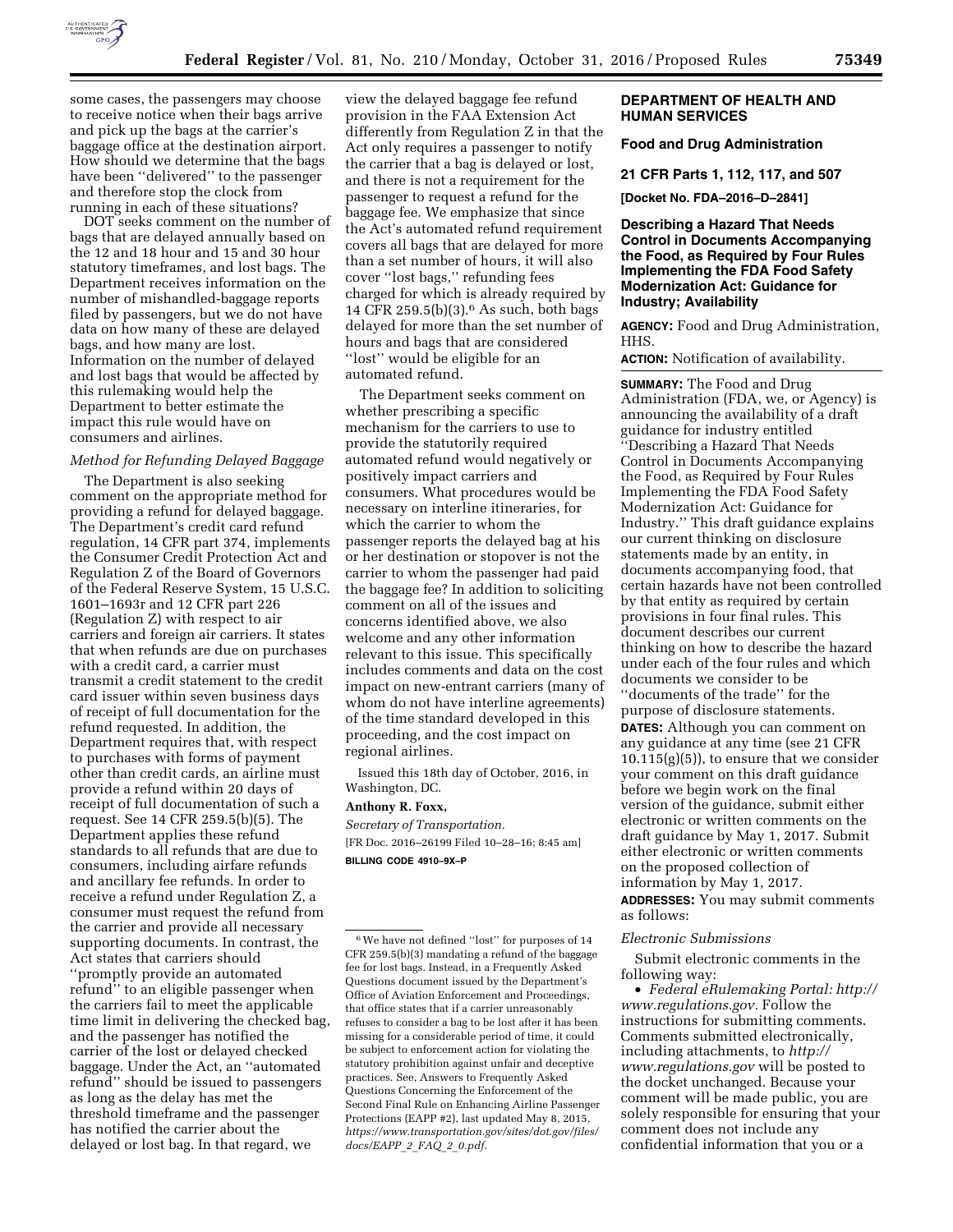third party may not wish to be posted, such as medical information, your or anyone else's Social Security number, or confidential business information, such as a manufacturing process. Please note that if you include your name, contact information, or other information that identifies you in the body of your comments, that information will be posted on *[http://www.regulations.gov.](http://www.regulations.gov)* 

• If you want to submit a comment with confidential information that you do not wish to be made available to the public, submit the comment as a written/paper submission and in the manner detailed (see ''Written/Paper Submissions'' and ''Instructions'').

### *Written/Paper Submissions*

Submit written/paper submissions as follows:

• *Mail/Hand delivery/Courier (for written/paper submissions):* Division of Dockets Management (HFA–305), Food and Drug Administration, 5630 Fishers Lane, Rm. 1061, Rockville, MD 20852.

• For written/paper comments submitted to the Division of Dockets Management, FDA will post your comment, as well as any attachments, except for information submitted, marked and identified, as confidential, if submitted as detailed in ''Instructions.''

*Instructions:* All submissions received must include the Docket No. FDA– 2016–D–2841 for ''Describing a Hazard That Needs Control in Documents Accompanying the Food, as Required by Four Rules Implementing the FDA Food Safety Modernization Act: Guidance for Industry.'' Received comments will be placed in the docket and, except for those submitted as ''Confidential Submissions,'' publicly viewable at *<http://www.regulations.gov>* or at the Division of Dockets Management between 9 a.m. and 4 p.m., Monday through Friday.

• *Confidential Submissions*—To submit a comment with confidential information that you do not wish to be made publicly available, submit your comments only as a written/paper submission. You should submit two copies total. One copy will include the information you claim to be confidential with a heading or cover note that states ''THIS DOCUMENT CONTAINS CONFIDENTIAL INFORMATION.'' The Agency will review this copy, including

the claimed confidential information, in its consideration of comments. The second copy, which will have the claimed confidential information redacted/blacked out, will be available for public viewing and posted on *[http://](http://www.regulations.gov)  [www.regulations.gov.](http://www.regulations.gov)* Submit both copies to the Division of Dockets Management. If you do not wish your name and contact information to be made publicly available, you can provide this information on the cover sheet and not in the body of your comments and you must identify this information as ''confidential.'' Any information marked as ''confidential'' will not be disclosed except in accordance with 21 CFR 10.20 and other applicable disclosure law. For more information about FDA's posting of comments to public dockets, see 80 FR 56469, September 18, 2015, or access the information at: *[http://www.fda.gov/](http://www.fda.gov/regulatoryinformation/dockets/default.htm)  [regulatoryinformation/dockets/](http://www.fda.gov/regulatoryinformation/dockets/default.htm)  [default.htm.](http://www.fda.gov/regulatoryinformation/dockets/default.htm)* 

*Docket:* For access to the docket to read background documents or the electronic and written/paper comments received, go to *[http://](http://www.regulations.gov) [www.regulations.gov](http://www.regulations.gov)* and insert the docket number, found in brackets in the heading of this document, into the ''Search'' box and follow the prompts and/or go to the Division of Dockets Management, 5630 Fishers Lane, Rm. 1061, Rockville, MD 20852.

Submit written requests for single copies of the draft guidance to Center for Food Safety and Applied Nutrition (HFS–300), Food and Drug Administration (HFS–300), 5001 Campus Drive, College Park, MD 20740. Send two self-addressed adhesive labels to assist that office in processing your request. See the **SUPPLEMENTARY INFORMATION** section for electronic access to the draft guidance.

# **FOR FURTHER INFORMATION CONTACT:**

*With regard to this draft guidance:* For questions regarding this draft guidance as it relates to our regulation entitled ''Current Good Manufacturing Practice, Hazard Analysis, and Risk-Based Preventive Controls for Human Food,'' contact Jenny Scott, Center for Food Safety and Applied Nutrition, (HFS– 300), Food and Drug Administration, 5001 Campus Dr., College Park, MD 20740, 240–402–2166.

For questions regarding this draft guidance as it relates to our regulation entitled ''Current Good Manufacturing Practice, Hazard Analysis, and Risk-Based Preventive Controls for Food for Animals,'' contact Jeanette Murphy, Center for Veterinary Medicine (HFV– 200), Food and Drug Administration, 7519 Standish Pl., Rockville, MD 20855, 240–402–6246.

For questions regarding this draft guidance as it relates to our regulation entitled ''Standards for the Growing, Harvesting, Packing, and Holding of Produce for Human Consumption,'' contact Samir Assar, Center for Food Safety and Applied Nutrition (HFS– 317), Food and Drug Administration, 5001 Campus Dr., College Park, MD 20740, 240–401–1636.

For questions regarding this draft guidance as it relates to our regulation entitled ''Foreign Supplier Verification Programs (FSVP) for Importers of Food for Humans and Animals,'' contact Rebecca Buckner, Office of Food and Veterinary Medicine, Food and Drug Administration, 10903 New Hampshire Ave., Silver Spring, MD 20993–0002, 301–796–4576.

### **SUPPLEMENTARY INFORMATION:**

## **I. Background**

We are announcing the availability of a draft guidance for industry entitled ''Describing a Hazard That Needs Control in Documents Accompanying the Food, as Required by Four Rules Implementing the FDA Food Safety Modernization Act: Guidance for Industry.'' We are issuing the draft guidance consistent with FDA's good guidance practices regulation (21 CFR 10.115). The draft guidance, when finalized, will represent the current thinking of FDA on this topic. It does not create or confer any rights for or on any person and does not operate to bind FDA or the public. You can use an alternate approach if it satisfies the requirements of the applicable statutes and regulations.

The draft guidance relates to four of the seven foundational rules that we have established in Title 21 of the Code of Federal Regulations (21 CFR) as part of our implementation of the FDA Food Safety Modernization Act (FSMA) (Pub. L. 111–353). Table 1 lists these four rules. Each of these rules includes ''customer provisions'' as specified in table 1.

# TABLE 1—THE FOUR FOUNDATIONAL FSMA RULES RELEVANT TO THE DRAFT GUIDANCE

| Title and abbreviations for the purpose of this document                                                                                  | Regulatory codification | "Customer provisions"                     | Publication                         |
|-------------------------------------------------------------------------------------------------------------------------------------------|-------------------------|-------------------------------------------|-------------------------------------|
| Current Good Manufacturing Practice, Hazard Analysis, 21 CFR part 117<br>and Risk-Based Preventive Controls for Human Food<br>(part 117). |                         | 21 CFR 117.136(a)(2), (3),<br>and $(4)$ . | 80 FR 55908, September<br>17, 2015. |